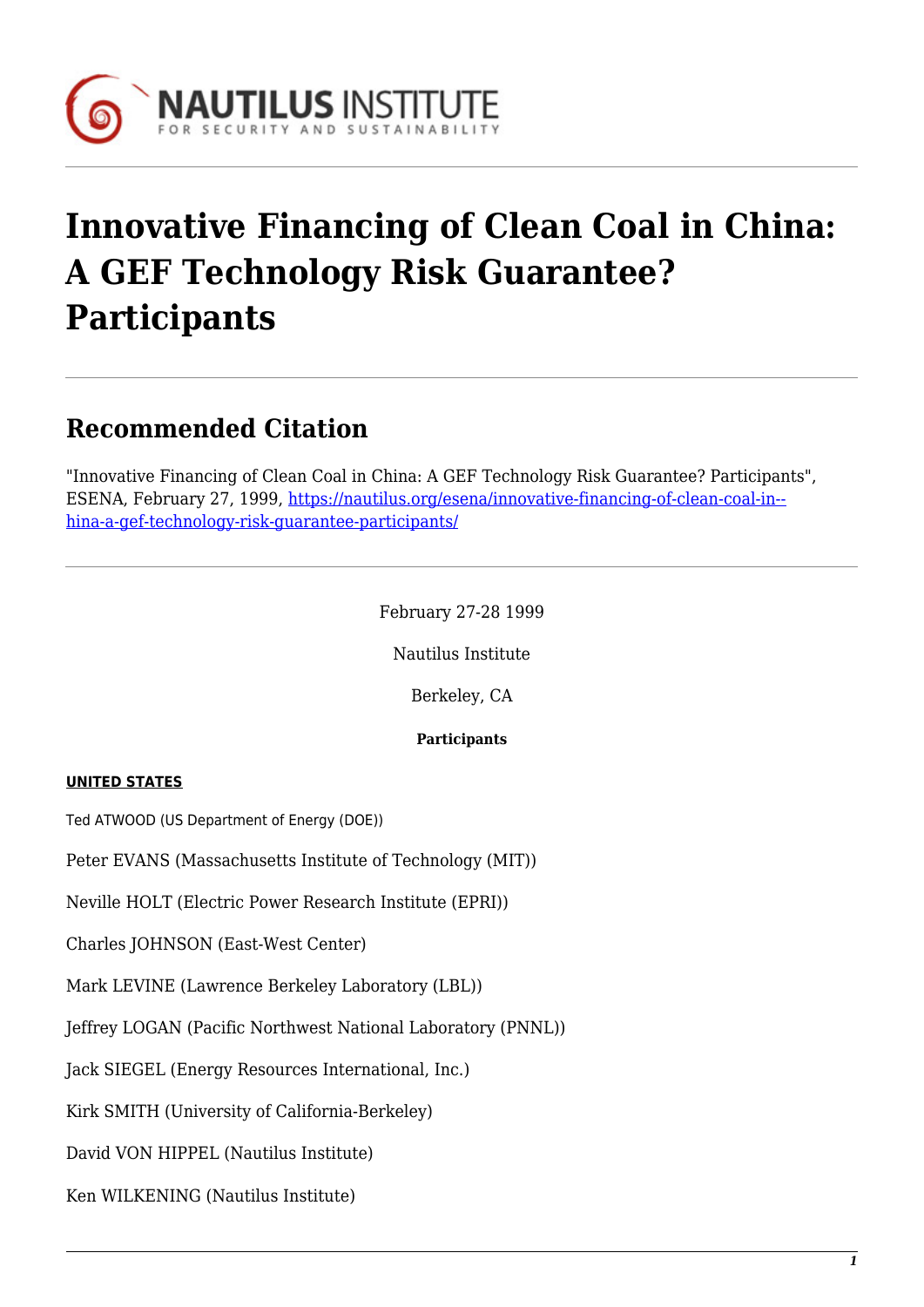Changhua WU (World Resources Institute (WRI))

Ben YAMAGATA (Clean Coal Technology Coalition)

Lyuba ZARSKY (Nautilus Institute)

## **JAPAN**

Nobuhiro HORII (Japan External Trade Organization (JETRO))

Haruo ISHIKAWA (Central Research Institute of the Electric Power Industry (CRIEPI))

Aki MARUYAMA (Institute for Global Environmental Strategies (IGES))

Masayoshi SADAKATA (Tokyo University)

Takeo YAMADA (Idemitsu Kosan Co.)

Yasuhide YAMANOUCHI (Center for Global Communications (GLOCOM))

## **CHINA**

Shouyi CHEN (Ministry of Science and Technology)

Weiping HAO (State Development Planning Commission)

Zhesheng JIANG (State Power Corporation)

Yanjia WANG (Energy and Environmental Technology Center)

Yong WANG (State Power Corporation)

Qing YANG (State Power Corporation)

#### **MULTILATERAL ORGANIZATIONS**

Edu HASSING (Asian Development Bank (ADB))

Nandita MONGIA (United Nations Development Programme-Global Environment Facility (UNDP-GEF))

Hossein RAZAVI (World Bank)

Chandra Shekhar SINHA (World Bank)

E. Stratos TAVOULAREAS (World Bank)

#### **OBSERVERS**

Alison CHAMBERLIN (Monterey Institute of International Studies)

Virginia FUNG (Science and Technology Research, Inc.)

Peter HAYES (Nautilus Institute)